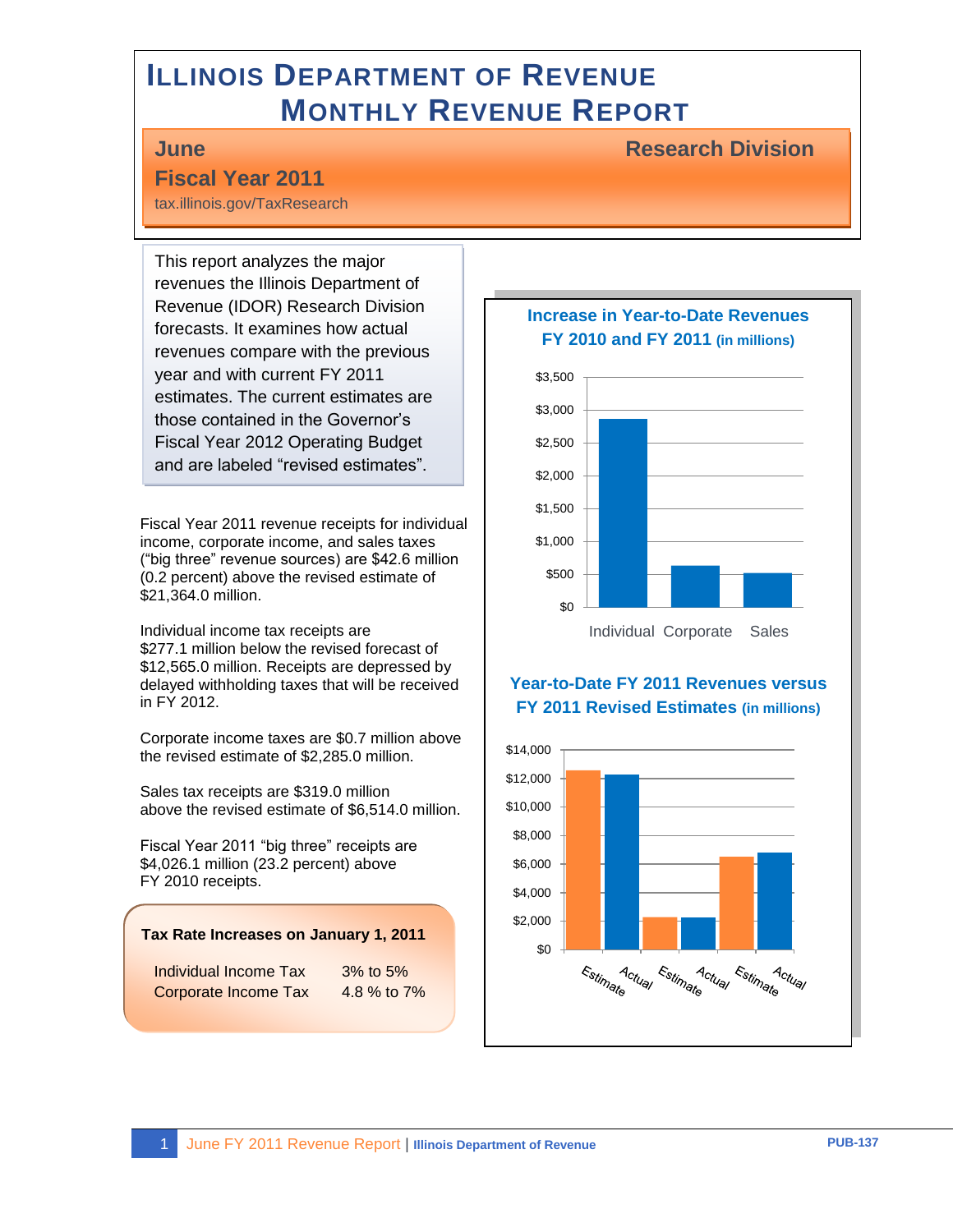## *BACKGROUND*

The Illinois Department of Revenue's Research Office is responsible for providing forecasts to the Governor's Office of Budget and Management for the following:

- Individual income tax  $\bullet$
- Corporate income tax
- State sales tax
- Tobacco products tax
- Cigarette taxes
- Liquor tax
- Hotel tax
- Public utilities taxes
	- o Telecommunications tax
	- o Electricity tax
	- o Gas tax
- Hotel tax
- Lottery transfers
- Riverboat gaming transfers
- Motor fuel taxes
- Underground storage tank tax
- Insurance tax
- Franchise tax and fees
- Estate tax
- Real estate transfer tax

In the Governor's 2012 Operating Budget, our revised estimate for these sources totaled \$26,388.2 million. FY 2011 actual receipts for these sources stand at \$26,438.9 million, a difference of a positive \$50.7 million (+0.2 percent). For more detail see the table on page 11.

When we prepared the FY 2011 forecast in January of 2010, we examined underlying economic trends and determined that the major economic forecasting houses were too pessimistic in terms of employment growth and too optimistic in terms of wage and salary growth. IDOR and Illinois Department of Employment Security (IDES) economists' view was that employment growth in the low wage temporary-help sector would continue as businesses facing continued uncertainty would be reluctant to hire permanent full time workers. The most recent economic data bears out this view.

At the same time, January 2010, we forecast underlying economic growth in corporate income tax at 15.3 percent. We did not change this underlying baseline forecast during the forecast period.

Our January of 2010 forecast for sales tax changed significantly during FY 2011. See our May report for a detailed discussion of the drivers used to develop our FY 2011 sales tax forecast

Going forward for FY2012, relative to our FY 2011 experience, we anticipate underlying economic growth to be higher for wages and salaries, lower for corporate profits and lower for retail sales.

# *TECHNICAL NOTE*

.

Due to rounding of some receipt numbers, there may be some variations in the dollar and percentage amounts shown in report tables.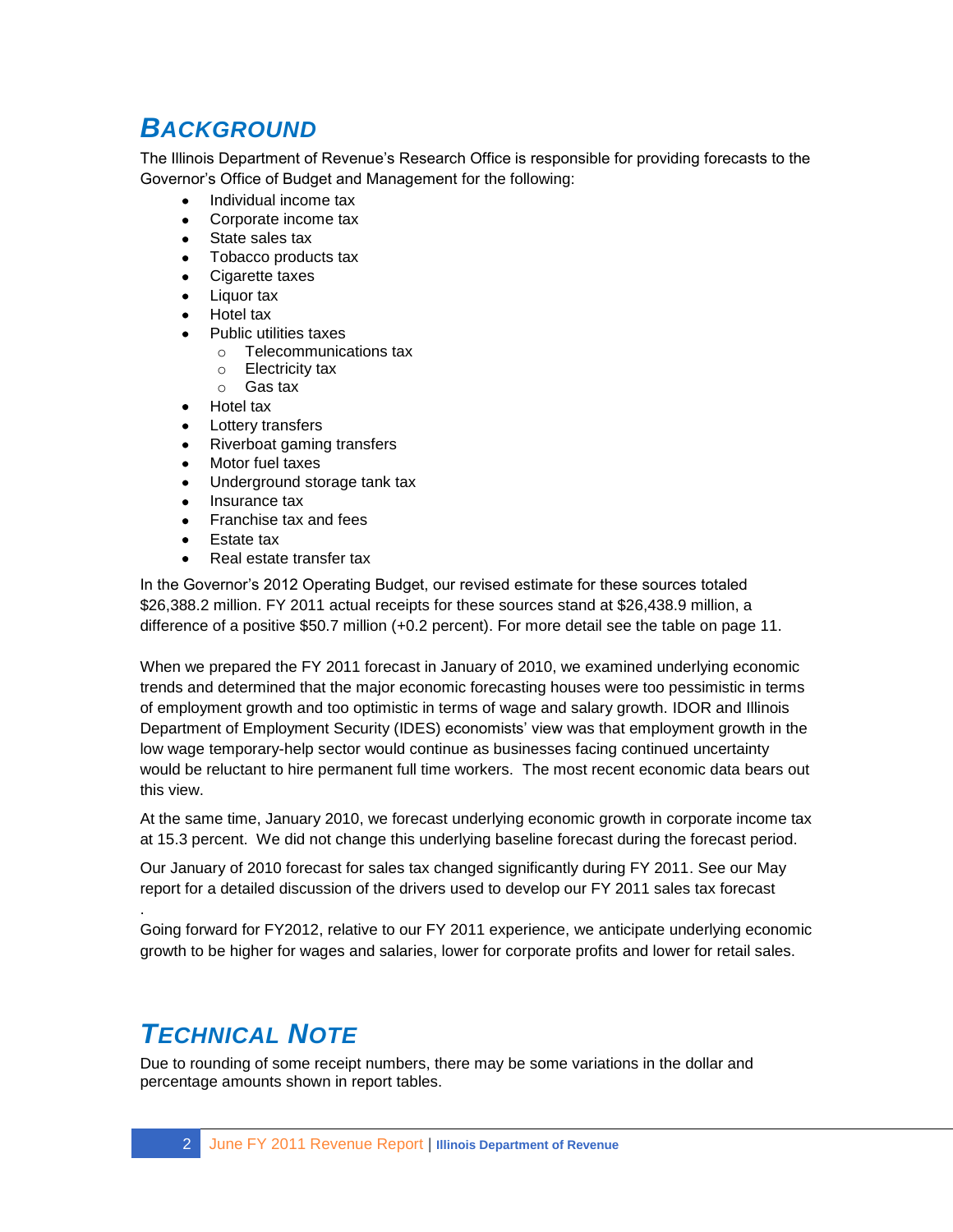# *INCOME TAX*

### **Individual income tax (IIT)**

| (\$ million)          | Year-to-Date Comparison: FY 2010 versus FY 2011     |            |           |       |  |  |  |
|-----------------------|-----------------------------------------------------|------------|-----------|-------|--|--|--|
|                       | FY 2010<br>\$ Difference<br>% Difference<br>FY 2011 |            |           |       |  |  |  |
| <b>Total</b>          | \$9,423.6                                           | \$12,287.9 | \$2,864.3 | 30.4% |  |  |  |
| <b>First quarter</b>  | \$2,104.3                                           | \$2,132.2  | \$27.9    | 1.3%  |  |  |  |
| <b>Second quarter</b> | \$2,109.6                                           | \$2,173.4  | \$63.8    | 3.0%  |  |  |  |
| Third quarter         | \$2,509.3                                           | \$3,497.8  | \$988.5   | 39.4% |  |  |  |
| Fourth quarter        | \$2,700.4                                           | \$4,484.5  | \$1,784.1 | 66.1% |  |  |  |

**Note: Year-to-Date receipts include \$40.9 million in amnesty related payments.**

| (\$ million)               |            | Year-to-Date FY 2011 Actual* versus FY 2011 Estimate              |             |         |  |  |  |
|----------------------------|------------|-------------------------------------------------------------------|-------------|---------|--|--|--|
|                            |            | FY 2011 Actual   FY 2011 Estimate<br>S Difference<br>% Difference |             |         |  |  |  |
| <b>Payment totals</b>      | \$12,287.9 | \$12,565.0                                                        | $-$ \$277.1 | $-2.2%$ |  |  |  |
| Withholding                | \$10,202.1 | \$10,554.9                                                        | $-$ \$352.8 | $-3.3%$ |  |  |  |
| <b>Estimated and final</b> | \$2,085.8  | \$2,010.1                                                         | \$75.7      | 3.8%    |  |  |  |

*\*Payment totals match the Comptroller's receipts. Withholding and estimated and final payments are derived from IDOR collection data and in-transit fund data.*

For FY 2011, individual income tax receipts are \$12,287.9 million, an increase of 30.4 percent over FY 2010 receipts. Total receipts fell short of our revised estimates of \$12,565.0 million, because of the delay by employers in implementing the higher withholding rates associated with the January tax increase (See our March report). The FY 2011 revised estimate of \$12,565.0 million consisted of \$9,656 million at the base 3.0 percent tax rate and \$2,884 million from tax rate increase (the increment generated by 2.0 percent in the second half of FY 2011). This revised estimate also included net amnesty receipts of \$25 million.

We developed the original FY 2011 estimate in January of 2010, based on an underlying employment growth forecast of 0.8 percent.<sup>1</sup> In developing the revised estimate, we continued to use this forecast, given that our outlook for the labor market remained unchanged during the preceding 12 months. To this base we added estimates for IIT associated with a 2.0 percentage point tax increase.

Actual receipts, along with the latest economic data, suggest these employment projections were accurate. The estimated employment growth during FY 2011, developed in January of 2010, was 0.8 percent compared with current expectations of 0.9 percent.

After a shortfall in withholding payments in January and February of 2011, we assumed that \$377 million of our revised estimate would not be accounted for until final payments are due in April of 2012. We ended FY 2011 \$352.8 million below our revised estimate for withholding.

At the same time, estimated and final payments for individual income tax ended the year \$75.7 million above our revised estimates. An unexpected surge in estimated final payments (see our April report), boosted non-withholding receipts in April. Past experience suggests that up to half of those payments may ultimately be refunded.

 1 IIT forecasts were based state employment projections developed by Illinois Department of Employment Security labor economists and translated into corresponding wages and salaries forecasts. This data was then used as an input into our IIT forecasting model.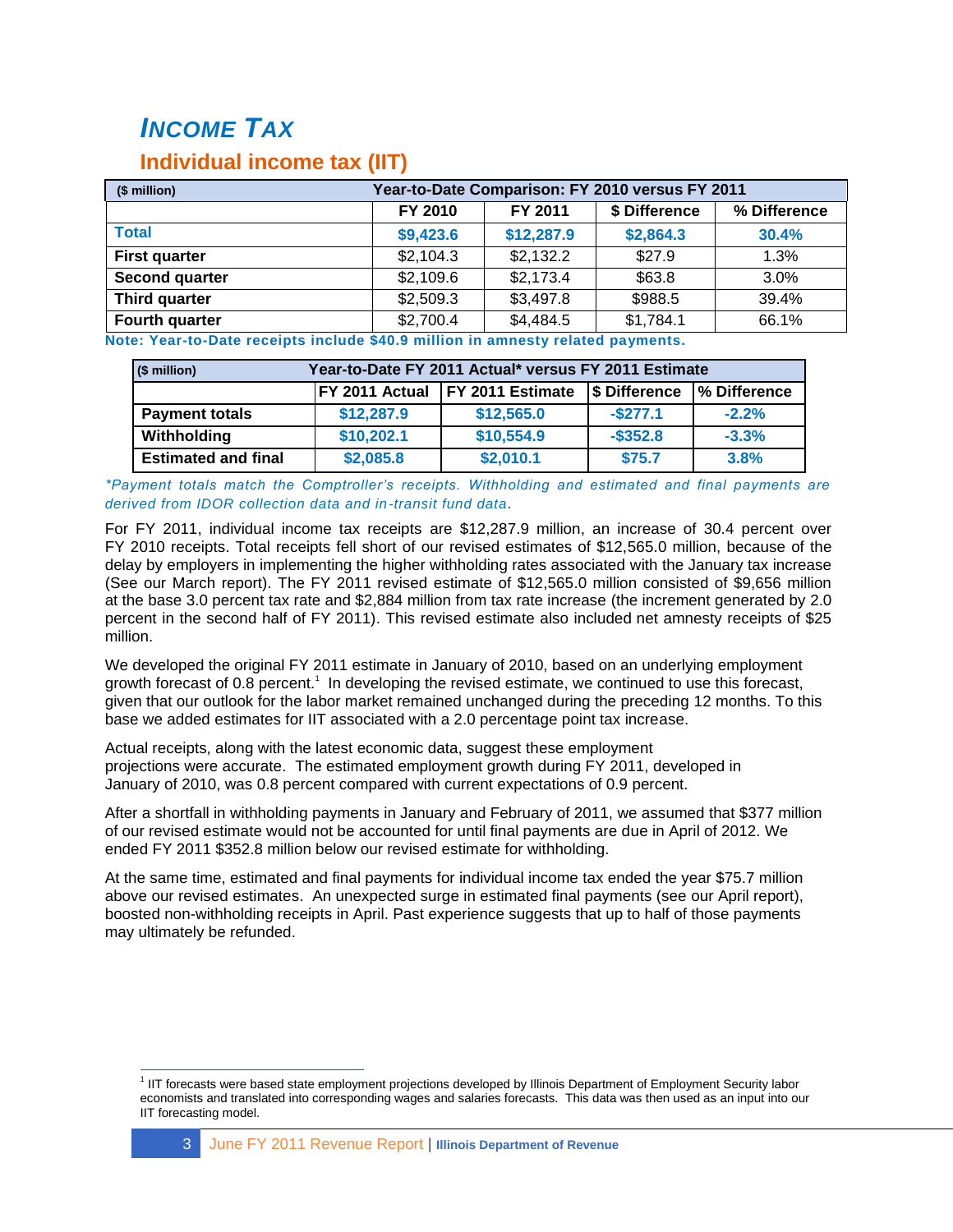## *INCOME TAX (CONTINUED)* **Corporate income tax (CIT)**

| June FY 2010 versus June FY 2011<br>(\$ million)             |                     |                     |               |              |  |
|--------------------------------------------------------------|---------------------|---------------------|---------------|--------------|--|
|                                                              | <b>June FY 2010</b> | <b>June FY 2011</b> | \$ Difference | % Difference |  |
|                                                              | \$255.9             | \$403.4             | \$147.5       | 57.6%        |  |
| Year-to-Date<br>(\$ million)                                 |                     |                     |               |              |  |
|                                                              | FY 2010             | FY 2011             | \$ Difference | % Difference |  |
|                                                              | \$1,648.9           | \$2,285.7           | \$636.8       | 38.6%        |  |
| Year-to-Date: FY 2011 Actual versus Estimate<br>(\$ million) |                     |                     |               |              |  |
|                                                              | <b>Actual</b>       | <b>Estimate</b>     | \$ Difference | % Difference |  |
|                                                              | \$2,285.7           | \$2,285.0           | \$0.7         | 0.0%         |  |

| (\$ million)          | Year-to-Date Comparison: FY 2010 versus FY 2011     |           |         |       |  |  |
|-----------------------|-----------------------------------------------------|-----------|---------|-------|--|--|
|                       | FY 2010<br>FY 2011<br>\$ Difference<br>% Difference |           |         |       |  |  |
| <b>Total</b>          | \$1,648.9                                           | \$2,285.7 | \$636.8 | 38.6% |  |  |
| <b>First quarter</b>  | \$291.6                                             | \$321.2   | \$29.6  | 10.2% |  |  |
| <b>Second quarter</b> | \$329.9                                             | \$625.2   | \$295.3 | 89.5% |  |  |
| <b>Third quarter</b>  | \$434.4                                             | \$441.8   | \$7.4   | 1.7%  |  |  |
| Fourth quarter        | \$593.0                                             | \$897.5   | \$304.5 | 51.3% |  |  |

**Note: Year-to-Date receipts include \$302.2 million in amnesty related payments.** Receipts came within \$1 million of the FY 2011 revised estimate. The increase in FY 2011 compared with FY 2010 receipts was driven by improved corporate profits, the tax amnesty program, and a tax rate increase effective in January 2011.

## *SALES TAX*

| June FY 2010 versus June FY 2011<br>(\$ million) |                                                                                 |                     |               |              |  |
|--------------------------------------------------|---------------------------------------------------------------------------------|---------------------|---------------|--------------|--|
|                                                  | <b>June FY 2010</b>                                                             | <b>June FY 2011</b> | \$ Difference | % Difference |  |
|                                                  | \$562.5                                                                         | \$608.2             | \$45.8        | 8.1%         |  |
| Year-to-Date<br>$($$ million $)$                 |                                                                                 |                     |               |              |  |
|                                                  | FY 2010                                                                         | FY 2011             | \$ Difference | % Difference |  |
|                                                  | \$6,308.0                                                                       | \$6,833.0           | \$525.0       | 8.3%         |  |
| (\$ million)                                     | Year-to-Date: FY 2011 Actual versus Estimate                                    |                     |               |              |  |
|                                                  | Actual                                                                          | <b>Estimate</b>     | \$ Difference | % Difference |  |
|                                                  | \$6,833.0                                                                       | \$6,514.0           | \$319.0       | 4.9%         |  |
|                                                  | Note: Voar-to-Date receipts include \$462.4 million in amnosty related nayments |                     |               |              |  |

**Note: Year-to-Date receipts include \$163.4 million in amnesty related payments.**

| (\$ million)    | Year-to-Date Comparison without amnesty related payments |           |         |       |  |  |
|-----------------|----------------------------------------------------------|-----------|---------|-------|--|--|
|                 | % Difference<br>FY 2010<br>FY 2011<br>\$ Difference      |           |         |       |  |  |
| <b>Total</b>    | \$6,308.0                                                | \$6,712.2 | \$404.2 | 6.4%  |  |  |
| <b>Vehicles</b> | \$831.2                                                  | \$917.1   | \$85.9  | 10.3% |  |  |
| Motor fuel*     | \$609.4                                                  | \$760.7   | \$151.4 | 24.8% |  |  |
| All else        | \$4,867.5                                                | \$5,034.4 | \$166.9 | 3.4%  |  |  |

#### **\*Estimated. IDOR does not have actual data on sales tax from motor fuel sales.**

FY 2011 sales tax receipts ended \$319.0 million (4.9 percent) greater than the FY 2011 revised estimate and \$525.0 million (8.3 percent) greater than FY 2010. After adjusting for payments related to the FY 2011 amnesty program, the remaining increase primarily reflects stronger-than-expected taxable retail sales spending. Please see the Monthly Revenue Report for May for our discussion of this topic.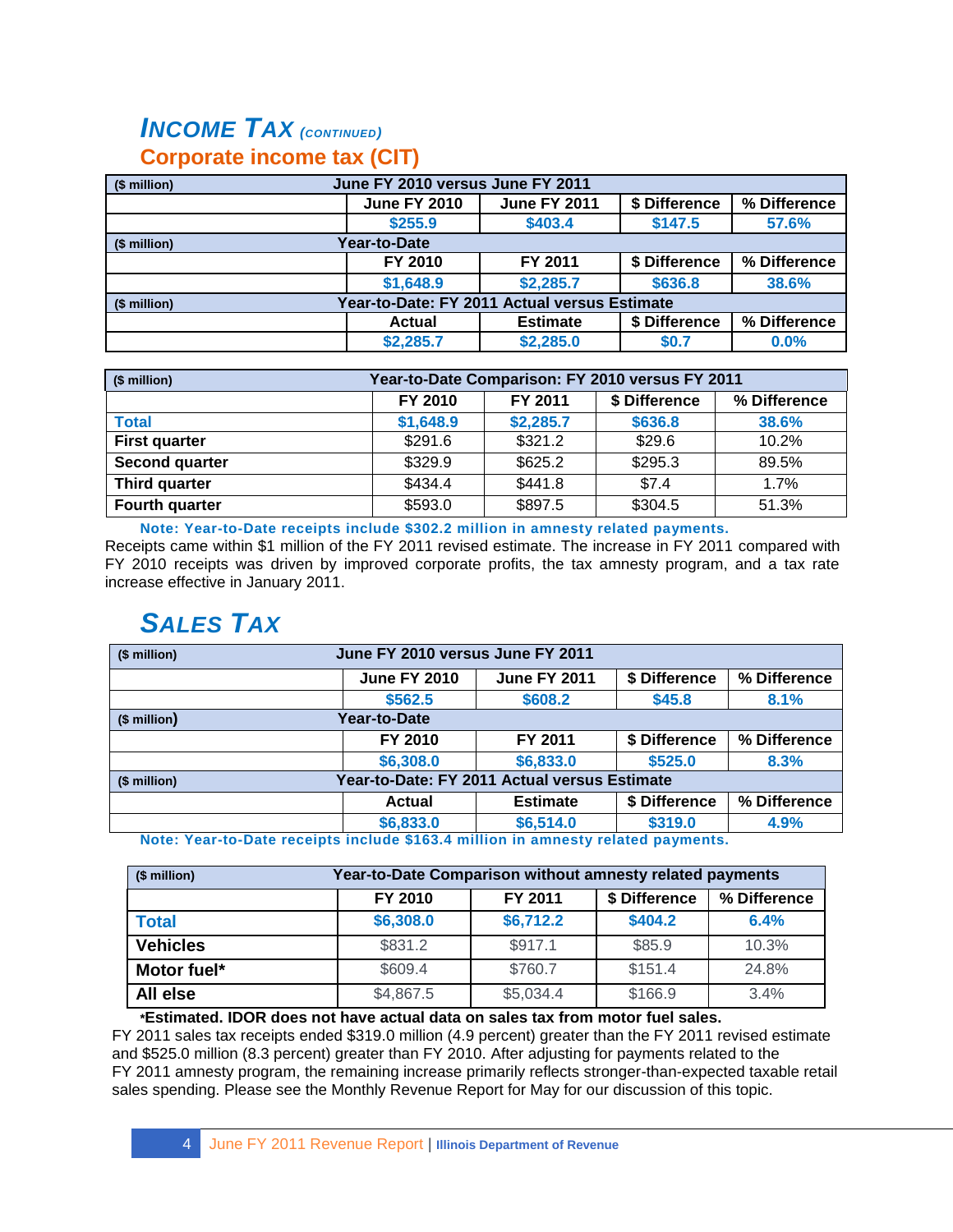# *EXCISE TAXES*

### **Tobacco Products Tax**

| June FY 2010 versus June FY 2011<br>(\$ million)             |                     |                     |               |              |
|--------------------------------------------------------------|---------------------|---------------------|---------------|--------------|
| <b>Tobacco Products</b>                                      | <b>June FY 2010</b> | <b>June FY 2011</b> | \$ Difference | % Difference |
| Long Term Care Fund                                          | \$2.3               | \$2.4               | \$0.1         | 5.7%         |
| Year-to-Date<br>(\$ million)                                 |                     |                     |               |              |
| <b>Tobacco Products</b>                                      | FY 2010             | FY 2011             | \$ Difference | % Difference |
| Long Term Care Fund                                          | \$24.0              | \$27.4              | \$3.4         | 14.0%        |
| Year-to-Date: FY 2011 Actual versus Estimate<br>(\$ million) |                     |                     |               |              |
| <b>Tobacco Products</b>                                      | <b>Actual</b>       | <b>Estimate</b>     | \$ Difference | % Difference |
| Long Term Care Fund                                          | \$27.4              | \$24.0              | \$3.4         | 14.1%        |

The Federal Children's Health Insurance Program Reauthorization Act (CHIPRA) increased the taxable price of tobacco products under Illinois Law. $^2$  Since CHIPRA did not increase taxes uniformly across tobacco products a variety of substitutions taking place among tobacco products may be contributing to more revenue than was anticipated.

| June FY 2010 versus June FY 2011<br>(\$ million) |                     |                                              |               |              |  |
|--------------------------------------------------|---------------------|----------------------------------------------|---------------|--------------|--|
| <b>Cigarette Taxes</b>                           | <b>June FY 2010</b> | <b>June FY 2011</b>                          | \$ Difference | % Difference |  |
| All Funds*                                       | \$47.3              | \$56.4                                       | \$9.1         | 19.2%        |  |
| <b>General Revenue Fund</b>                      | \$29.6              | \$29.5                                       | (\$0.0)       | $-0.2%$      |  |
| (\$ million)                                     | Year-to-Date        |                                              |               |              |  |
| <b>Cigarette Taxes</b>                           | FY 2010             | FY 2011                                      | \$ Difference | % Difference |  |
| All Funds*                                       | \$557.8             | \$560.8                                      | \$3.0         | 0.5%         |  |
| <b>General Revenue Fund</b>                      | \$354.6             | \$354.5                                      | (\$0.0)       | $0.0\%$      |  |
| (\$ million)                                     |                     | Year-to-Date: FY 2011 Actual versus Estimate |               |              |  |
| <b>Cigarette Taxes</b>                           | Actual              | <b>Estimate</b>                              | \$ Difference | % Difference |  |
| All Funds*                                       | \$560.8             | \$537.0                                      | \$23.8        | 4.4%         |  |
| General Revenue Fund                             | \$354.5             | \$350.4                                      | \$4.1         | 1.2%         |  |

### **Cigarette Taxes**

**\*All Funds includes the General Revenue Fund.**

FY 2011 receipts exceeded both FY 2010 actual and FY 2011 revised estimate by \$3.0 million and \$23.8 million respectively. We believe the higher than anticipated revenue is due to the federal Prevent All Cigarette Trafficking (PACT) Act.<sup>3</sup>

 $\overline{a}$  $^2$  CHIPRA, Public Law 111–3 imposes tax on any person engaged in business as a distributor of tobacco products at the rate of 18% of the wholesale price and defines wholesale price as the established list price for which a manufacturer sells tobacco products to a distributor, before the allowance of any discount, trade allowance, rebate, or other reduction. Internal Revenue Code Section 5701(a) applies the federal excise taxes to tobacco products manufactured in or imported into the United States. This means the wholesale price taxed in Illinois will be inclusive of federal excise taxes.

 $3$  The PACT Act aims to reduce the consumption of untaxed cigarettes and smokeless tobacco by a series of measures, including treating the items as non mailable, imposing new shipping requirements, and setting new civil penalties.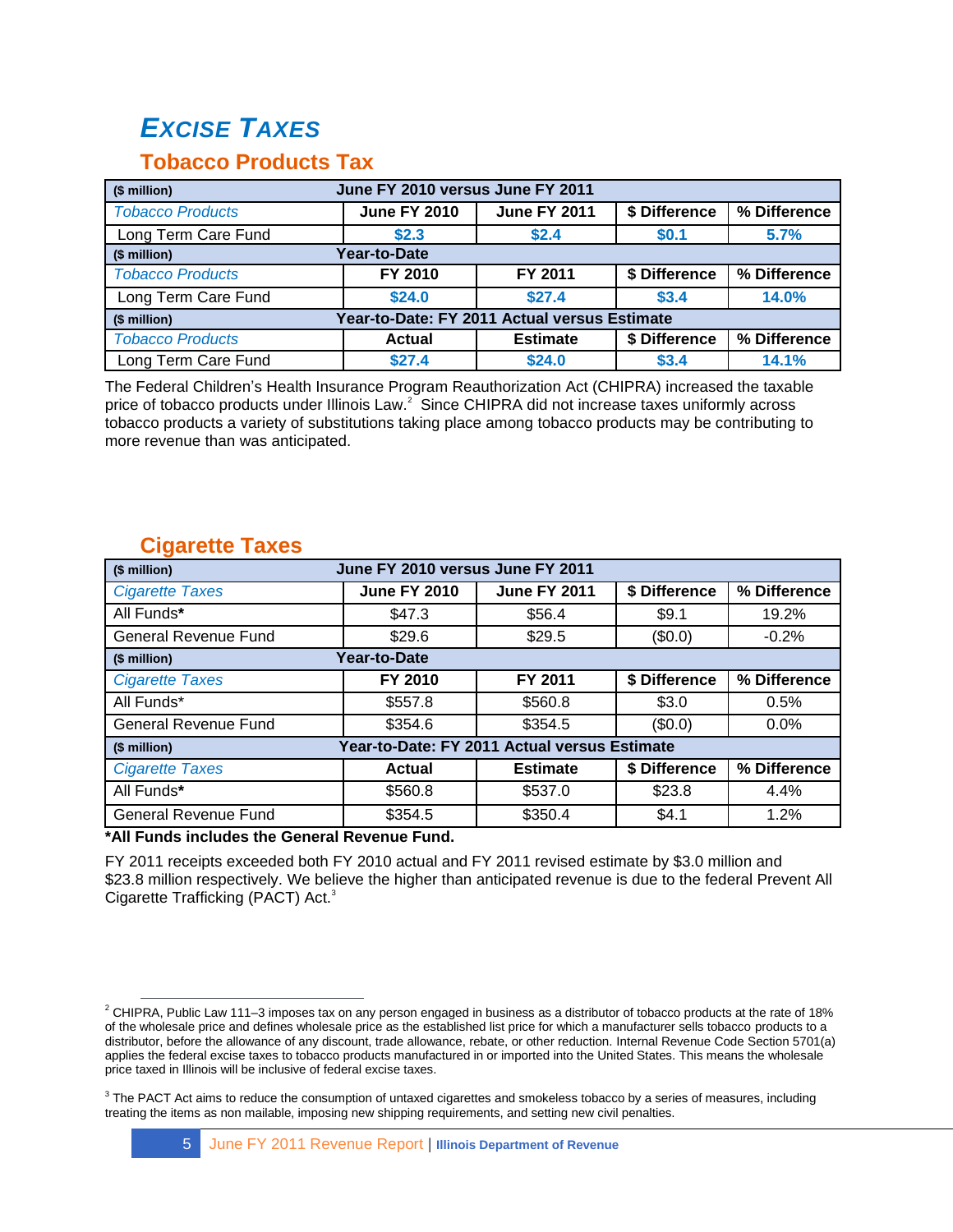## *EXCISE TAXES (CONTINUED)*

### **Liquor Tax**

| June FY 2010 versus June FY 2011<br>(\$ million) |                                              |                     |               |              |  |
|--------------------------------------------------|----------------------------------------------|---------------------|---------------|--------------|--|
|                                                  | <b>June FY 2010</b>                          | <b>June FY 2011</b> | \$ Difference | % Difference |  |
| All Funds*                                       | \$23.0                                       | \$23.2              | \$0.2         | $0.7\%$      |  |
| <b>General Revenue Fund</b>                      | \$13.7                                       | \$13.6              | $-$0.1$       | $-0.6%$      |  |
| (\$ million)                                     | Year-to-Date                                 |                     |               |              |  |
|                                                  | FY 2010                                      | FY 2011             | \$ Difference | % Difference |  |
| All Funds*                                       | \$230.4                                      | \$268.3             | \$37.9        | 16.4%        |  |
| <b>General Revenue Fund</b>                      | \$158.5                                      | \$157.4             | $-$1.2$       | $-0.7\%$     |  |
| (\$ million)                                     | Year-to-Date: FY 2011 Actual versus Estimate |                     |               |              |  |
|                                                  | Actual                                       | <b>Estimate</b>     | \$ Difference | % Difference |  |
| All Funds*                                       | \$268.3                                      | \$270.0             | $-$1.7$       | $-0.6%$      |  |
| General Revenue Fund                             | \$157.4                                      | \$161.0             | $-$3.6$       | $-2.3%$      |  |

#### **\*All Funds includes the General Revenue Fund.**

The Year-to-Date All Funds total includes \$24.9 million deposited into the Capital Projects Fund and \$86.0 million bound for the Capital Projects Fund but deposited into the Protest Fund instead because of pending litigation.

## **Hotel Operator's Occupation Tax (HOOT)**

| June FY 2010 versus June FY 2011<br>(\$ million) |                                              |                     |               |              |  |
|--------------------------------------------------|----------------------------------------------|---------------------|---------------|--------------|--|
|                                                  | <b>June FY 2010</b>                          | <b>June FY 2011</b> | \$ Difference | % Difference |  |
| All Funds*                                       | \$16.1                                       | \$18.0              | \$1.8         | 11.5%        |  |
| <b>General Revenue Fund</b>                      | \$2.3                                        | \$2.4               | \$0.1         | 5.7%         |  |
| (\$ million)                                     | Year-to-Date                                 |                     |               |              |  |
|                                                  | FY 2010                                      | FY 2011             | \$ Difference | % Difference |  |
| All Funds*                                       | \$173.1                                      | \$191.7             | \$18.6        | 10.7%        |  |
| <b>General Revenue Fund</b>                      | \$30.3                                       | \$33.0              | \$2.7         | 8.9%         |  |
| (\$ million)                                     | Year-to-Date: FY 2011 Actual versus Estimate |                     |               |              |  |
|                                                  | <b>Actual</b>                                | <b>Estimate</b>     | \$ Difference | % Difference |  |
| All Funds*                                       | \$191.7                                      | \$193.0             | $-$1.3$       | $-0.7%$      |  |
| General Revenue Fund                             | \$33.0                                       | \$42.8              | $-$9.8$       | $-22.9%$     |  |

#### **\*All Funds includes the General Revenue Fund.**

Anticipated improvement in room and occupancy rates helped resurrect the previously eroding hotel tax. HOOT receipts exceeded the FY 2010 end of year total by 10.7 percent coming in at \$191.7 million, 0.7 percent below our revised forecast. The Chicago average daily room rate (ADR) increased 6.5 percent year-to-date to \$150.77 for the first five months of calendar year 2011 compared with 2010. In May, the Chicago ADR was \$195.34 compared with \$172.48 in the same month a year ago. Occupancy rates also improved. The average occupancy rate from January to May 2011 was 61.7 percent, up from 59.2 percent one year ago. The May occupancy rate was 80.2 percent, up from 77.5 percent in 2010. $4$ 

 $\overline{a}$ <sup>4</sup> Chicago Convention and Tourism Bureau, Retrieved July 5, 2011. http://www.choosechicago.com/media/statistics/hotel\_industry/Pages/monthly\_occupancy.aspx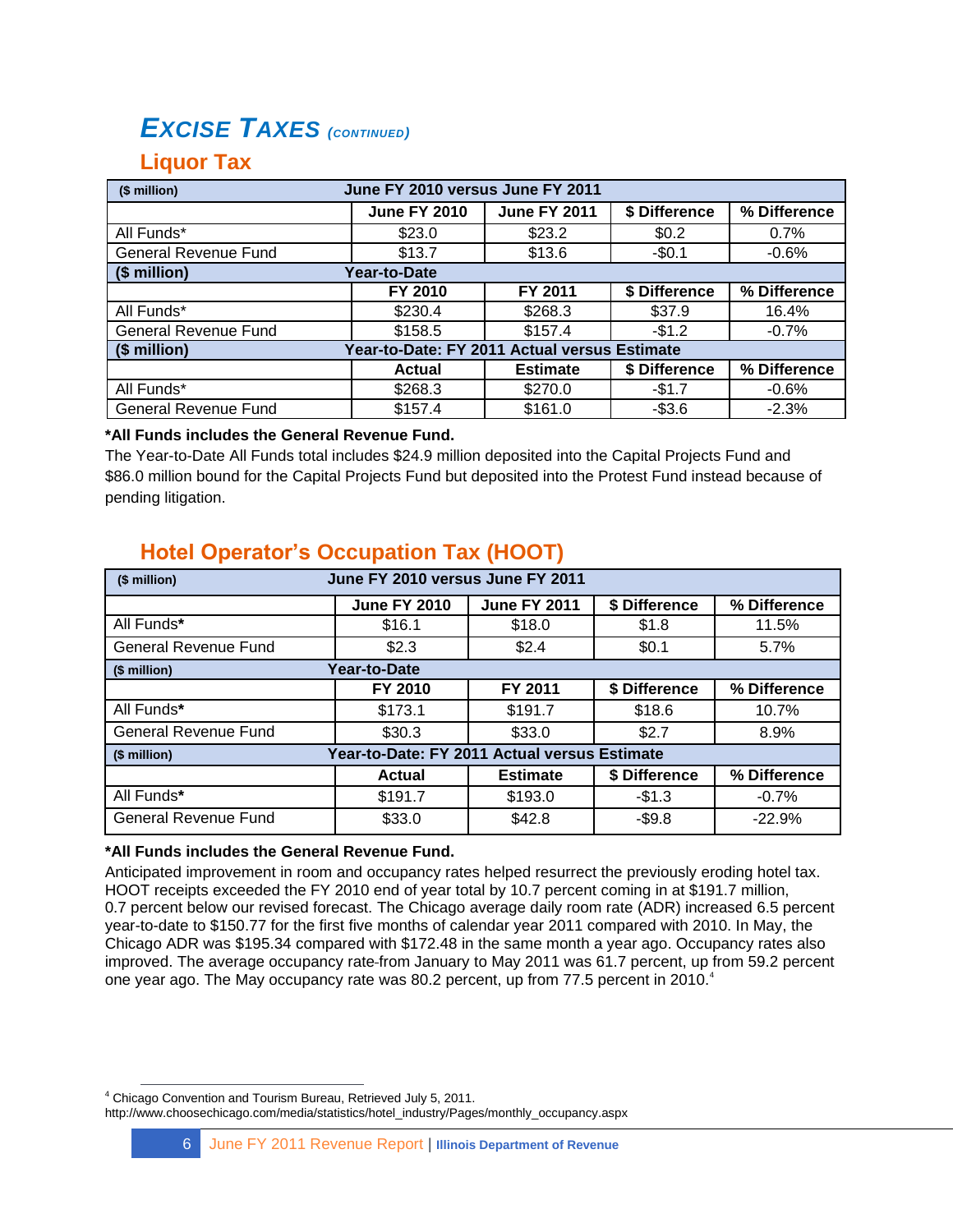# *EXCISE TAXES (CONTINUED)*

## **Public Utilities Taxes**

| June FY 2010 versus June FY 2011<br>(\$ million) |                                              |                     |               |              |
|--------------------------------------------------|----------------------------------------------|---------------------|---------------|--------------|
|                                                  | <b>June FY 2010</b>                          | <b>June FY 2011</b> | \$ Difference | % Difference |
| <b>Total</b>                                     | \$94.8                                       | \$101.0             | \$6.2         | 6.5%         |
| Telecommunications                               | \$43.8                                       | \$57.2              | \$13.4        | 30.6%        |
| Electricity                                      | \$40.8                                       | \$30.8              | $-$10.0$      | $-24.5%$     |
| Gas                                              | \$10.2                                       | \$13.0              | \$2.8         | 27.5%        |
| (\$ million)                                     | Year-to-Date                                 |                     |               |              |
|                                                  | FY 2010                                      | FY 2011             | \$ Difference | % Difference |
| <b>Total</b>                                     | \$1,089.1                                    | \$1147.1            | \$58.1        | 5.3%         |
| Telecommunications                               | \$549.4                                      | \$586.9             | \$37.5        | 6.8%         |
| Electricity                                      | \$381.4                                      | \$401.2             | \$19.8        | 5.2%         |
| Gas                                              | \$158.3                                      | \$159.1             | \$0.8         | 0.5%         |
| (\$ million)                                     | Year-to-Date: FY 2011 Actual versus Estimate |                     |               |              |
|                                                  | <b>Actual</b>                                | <b>Estimate</b>     | \$ Difference | % Difference |
| <b>Total</b>                                     | \$1,147.1                                    | \$1,101.0           | \$46.1        | 4.2%         |
| Telecommunications                               | \$586.9                                      | \$540.0             | \$46.9        | 8.7%         |
| Electricity                                      | \$401.2                                      | \$399.0             | \$2.2         | 0.5%         |
| Gas                                              | \$159.1                                      | \$162.0             | $-$2.9$       | $-1.8%$      |

**Note: Year-to-Date telecommunication receipts include \$18.2 million in amnesty related payments** which have been deposited into g**eneral** r**evenue** f**und**s 001 and fund 412**.**

**Telecommunications -** FY 2011 receipts are above the revised estimate largely because we overestimated revenue reductions from the cessation of payments for wireless services covered by Federal Internet Tax Freedom Act.

**Electricity –** FY 2011 electricity receipts came in 0.5 percent above the revised estimate.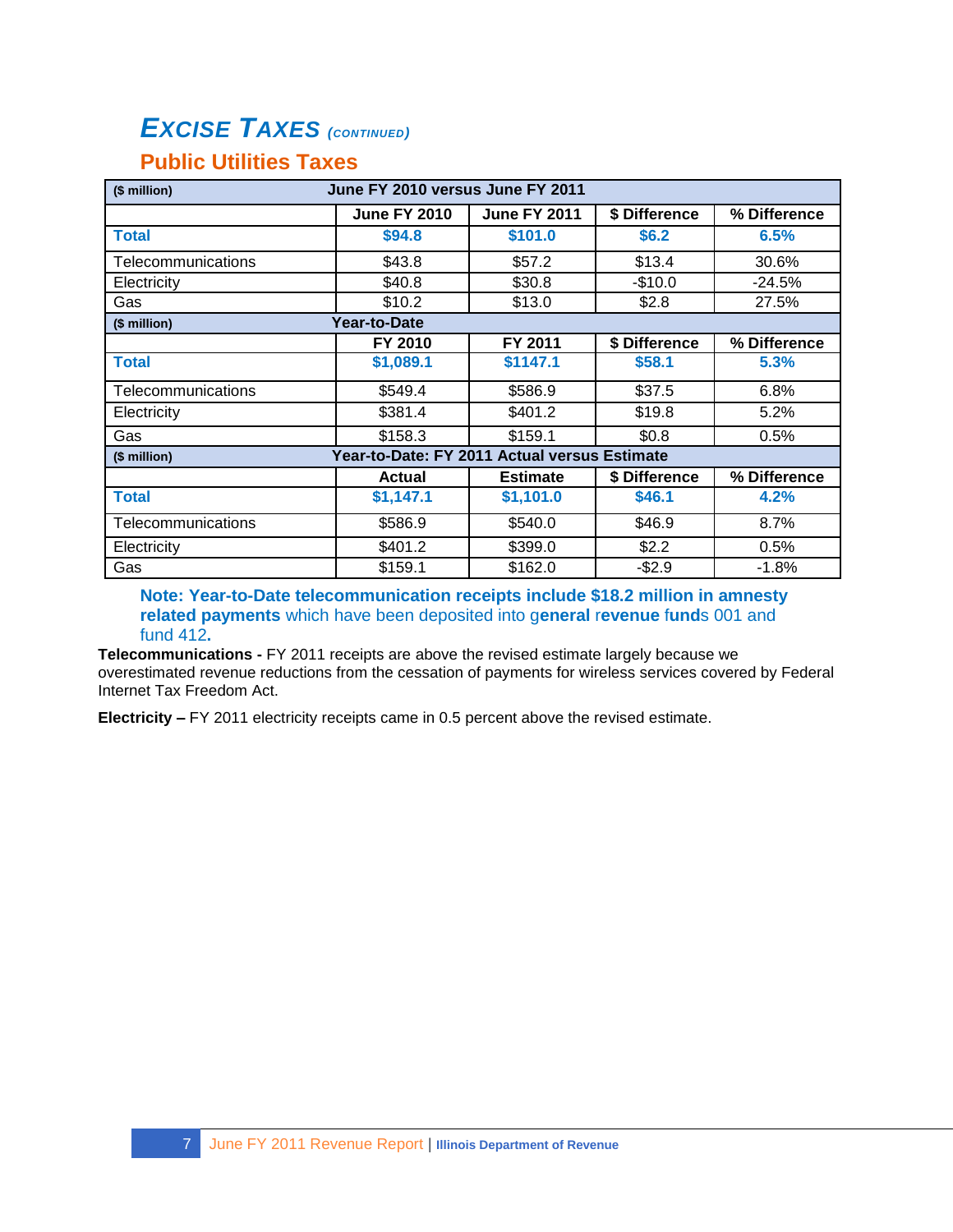# *GAMING*

### **Lottery**

| June FY 2010 versus June FY 2011<br>(\$ million)             |                     |                     |               |              |  |
|--------------------------------------------------------------|---------------------|---------------------|---------------|--------------|--|
|                                                              | <b>June FY 2010</b> | <b>June FY 2011</b> | \$ Difference | % Difference |  |
| Common School Fund (CSF) Transfers                           | \$66.1              | \$66.8              | \$0.7         | 1.1%         |  |
| <b>Year-to-Date</b><br>(\$ million)                          |                     |                     |               |              |  |
|                                                              | FY 2010             | FY 2011             | \$ Difference | % Difference |  |
| Common School Fund (CSF) Transfers                           | \$625.0             | \$631.9             | \$6.9         | 1.1%         |  |
| Year-to-Date: FY 2011 Actual versus Estimate<br>(\$ million) |                     |                     |               |              |  |
|                                                              | Actual              | <b>Estimate</b>     | \$ Difference | % Difference |  |
| Common School Fund (CSF) Transfers                           | \$631.9             | \$631.9             | \$0.0         | 0.0%         |  |

Beginning in 2010, CSF transfers are capped based on FY 2009 transfers with adjustments for inflation. Through the end of June 2011, transfers were reduced by \$54.1 million because the Year-to-Date accumulative transfer target had been met. This excess was accrued and transferred to the Capital Projects Fund on June 30, 2011, in line with our estimate of \$50 million.

In FY 2011 compared with FY 2010, sales of instant tickets increased \$88.1 million (7.5 percent) while sales of online games declined \$19.5 million (-1.9 percent). Combined instant and online game sales grew by \$68.6 million (3.1 percent).

| June FY 2010 versus June FY 2011<br>(\$ million)             |                     |                     |               |              |  |  |  |  |  |
|--------------------------------------------------------------|---------------------|---------------------|---------------|--------------|--|--|--|--|--|
|                                                              | <b>June FY 2010</b> | <b>June FY 2011</b> | \$ Difference | % Difference |  |  |  |  |  |
| <b>Education Assistance Fund Transfers</b>                   | \$26.7              | \$25.5              | $-$1.2$       | $-4.55%$     |  |  |  |  |  |
| Year-to-Date<br>(\$ million)                                 |                     |                     |               |              |  |  |  |  |  |
|                                                              | FY 2010             | FY 2011             | \$ Difference | % Difference |  |  |  |  |  |
| Education Assistance Fund Transfers*                         | \$430.5             | \$324.2             | $-$106.4$     | $-24.7%$     |  |  |  |  |  |
| Year-to-Date: FY 2011 Actual versus Estimate<br>(\$ million) |                     |                     |               |              |  |  |  |  |  |
|                                                              | <b>Actual</b>       | <b>Estimate</b>     | \$ Difference | % Difference |  |  |  |  |  |
| <b>Education Assistance Fund Transfers</b>                   | \$324.2             | 338.0               | $-$13.8$      | $-4%$        |  |  |  |  |  |

## **Riverboat gaming**

#### **\*FY2010 includes the 10th license (\$47.5 million) transferred to the General Revenue Fund.**

Receipts fell short of the FY 2011 revised estimate by \$13.8 million. Approximately 16 percent of the shortfall can be attributed to high water on the Ohio River forcing Harrah's Metropolis casino to close. The remainder came from adjusted gross receipts (AGR) at Joliet Harrah's, Alton, and East Peoria declining to a greater extent than expected.

A recently published paper, "Exempting casinos from the Smoke-free Illinois Act will not bring patrons back: they never left", claims that the Smoke Free Illinois Act has had no impact on casino admissions while controlling for economic effects.<sup>5</sup> This is contradictory to IDOR's research on the topic that found, after controlling for economic conditions, AGR per admission was negatively impacted by the Smoke Free Illinois Act.<sup>6</sup> The authors examine trends in admissions, not the amount each patron spends once they are in the casino. To determine whether the financial condition of Illinois casinos – and thus wagering taxes paid to the state – has been adversely impacted by the Smoke Free Illinois Act, the variable under investigation should be casino revenue measured as AGR per admission.

 $\overline{a}$ <sup>5</sup> [Harris,](http://tobaccocontrol.bmj.com/search?author1=Jenine+K+Harris&sortspec=date&submit=Submit) Jenine K.[, Carothers,](http://tobaccocontrol.bmj.com/search?author1=Bobbi+J+Carothers&sortspec=date&submit=Submit) Bobbi J .[, Luke,](http://tobaccocontrol.bmj.com/search?author1=Douglas+A+Luke&sortspec=date&submit=Submit) Douglas A., [Silmere,](http://tobaccocontrol.bmj.com/search?author1=Hiie+Silmere&sortspec=date&submit=Submit) Hiie[, McBride,](http://tobaccocontrol.bmj.com/search?author1=Timothy+D+McBride&sortspec=date&submit=Submit) Timothy D., and [Pion,](http://tobaccocontrol.bmj.com/search?author1=Martin+Pion&sortspec=date&submit=Submit) Martin. *Tobacco Control*, "Exempting casinos from the Smoke-free Illinois Act will not bring patrons back: they never left" June 14, 2011.  $^6$  Zigmund, Hans. "The Effect of the Smoke Free Illinois Act on Riverboat Casino Adjusted Gross Receipts Tax in Illinois, a Quasi Experimental Approach for Practitioners". http://tax.illinois.gov/AboutIdor/TaxResearch/SmokingBan-ILCasinos.pdf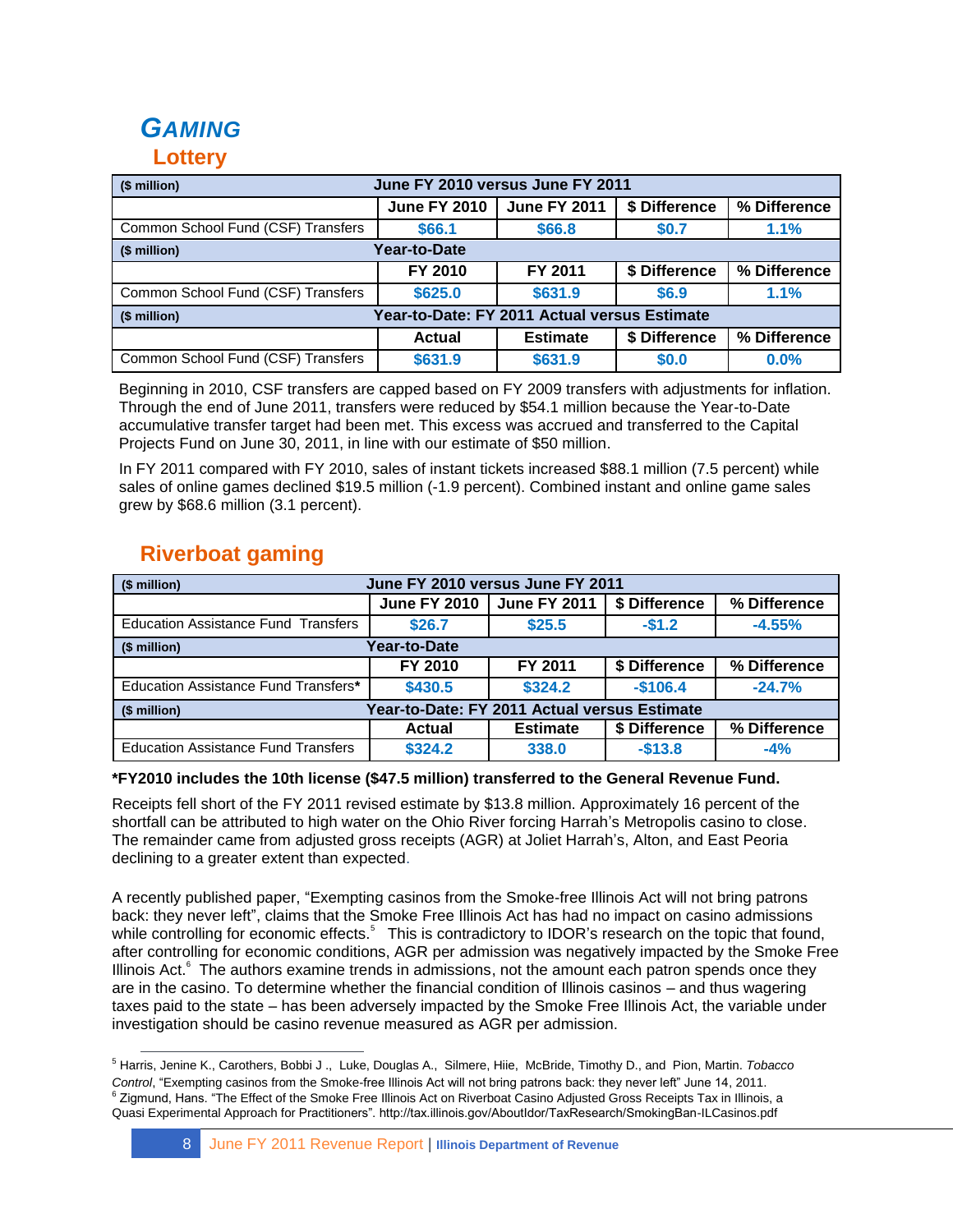# *OTHER*

### **\*Motor Fuel**

| June FY 2010 versus June FY 2011<br>(\$ million)             |                     |                     |               |              |  |  |  |  |  |
|--------------------------------------------------------------|---------------------|---------------------|---------------|--------------|--|--|--|--|--|
|                                                              | <b>June FY 2010</b> | <b>June FY 2011</b> | \$ Difference | % Difference |  |  |  |  |  |
| Motor fuel taxes                                             | \$110.8             | \$188.4             | \$77.6        | 70.0%        |  |  |  |  |  |
| <b>Year-to-Date Comparison</b><br>(\$ million)               |                     |                     |               |              |  |  |  |  |  |
|                                                              | FY 2010             | FY 2011             | \$ Difference | % Difference |  |  |  |  |  |
| Motor fuel taxes                                             | \$1,268.4           | \$1,243.1           | $-$ \$25.3    | $-2.0%$      |  |  |  |  |  |
| Year-to-Date: FY 2011 Actual versus Estimate<br>(\$ million) |                     |                     |               |              |  |  |  |  |  |
|                                                              | <b>Actual</b>       | <b>Estimate</b>     | \$ Difference | % Difference |  |  |  |  |  |
| Motor fuel taxes                                             | \$1,243.1           | \$1,279.0           | $-$35.9$      | $-2.8%$      |  |  |  |  |  |

#### **\*Includes both the Motor Fuel Tax (MFT) and International Fuel Tax Agreement (IFTA).**

The FY 2011 revised estimate includes \$1,134.9 million MFT and \$144.1 million for IFTA. Actual FY 2011 MFT receipts are \$1,158.2 million, which is \$23.3 million above the FY 2011 revised estimate.

We made the IFTA portion of the estimate on a gross receipt basis. IFTA actual FY 2011 receipts are reported by the comptroller on a net basis.<sup>7</sup> Actual "net" IFTA receipts totaled \$84.9 million for FY 2011. Note that actual receipts available for state spending are not impacted by this difference in estimating and reporting.

### **Estate Tax**

| June FY 2010 versus June FY 2011<br>(\$ million)             |                                |                     |               |              |  |  |  |  |  |  |
|--------------------------------------------------------------|--------------------------------|---------------------|---------------|--------------|--|--|--|--|--|--|
|                                                              | <b>June FY 2010</b>            | <b>June FY 2011</b> | \$ Difference | % Difference |  |  |  |  |  |  |
|                                                              | \$35.1                         | \$1.2               | $-$33.9$      | $-96.6%$     |  |  |  |  |  |  |
| (\$ million)                                                 | <b>Year-to-Date Comparison</b> |                     |               |              |  |  |  |  |  |  |
|                                                              | FY 2010                        | FY 2011             | \$ Difference | % Difference |  |  |  |  |  |  |
|                                                              | \$243.4                        | \$122.2             | $-$121.2$     | $-49.8%$     |  |  |  |  |  |  |
| Year-to-Date: FY 2011 Actual versus Estimate<br>(\$ million) |                                |                     |               |              |  |  |  |  |  |  |
|                                                              | <b>Actual</b>                  | <b>Estimate</b>     | \$ Difference | % Difference |  |  |  |  |  |  |
|                                                              | \$122.2                        | \$132.3             | $-$10.1$      | $-7.6%$      |  |  |  |  |  |  |

FY 2011 receipts came in 7.6 percent below the revised estimate. The significant decline in FY 2011 receipts compared with FY 2010 is the result of the federal Estate Tax being repealed. The tax was reestablished January 1, 2011. Estate tax returns are due 9 months after death. The state will begin receiving associated revenue in November, 2011.

 $\overline{a}$ 7 IFTA is an agreement that specifies how jurisdictions collect and pay motor fuel use taxes from transportation companies (*e.g.* interstate truckers) who use the highway system. Recent changes in IFTA reporting requires jurisdictions t o send or receive the jurisdiction, based on its relative balance of use tax owed, but not both. For example, if Missouri owes more than Illinois owes Missouri, Missouri must pay Illinois the "net" amount. Unlike the prior IFTA payment method, Illinois would no longer have to send payment for what Illinois owes Missouri; IFTA determines the net "receiver" or "payer".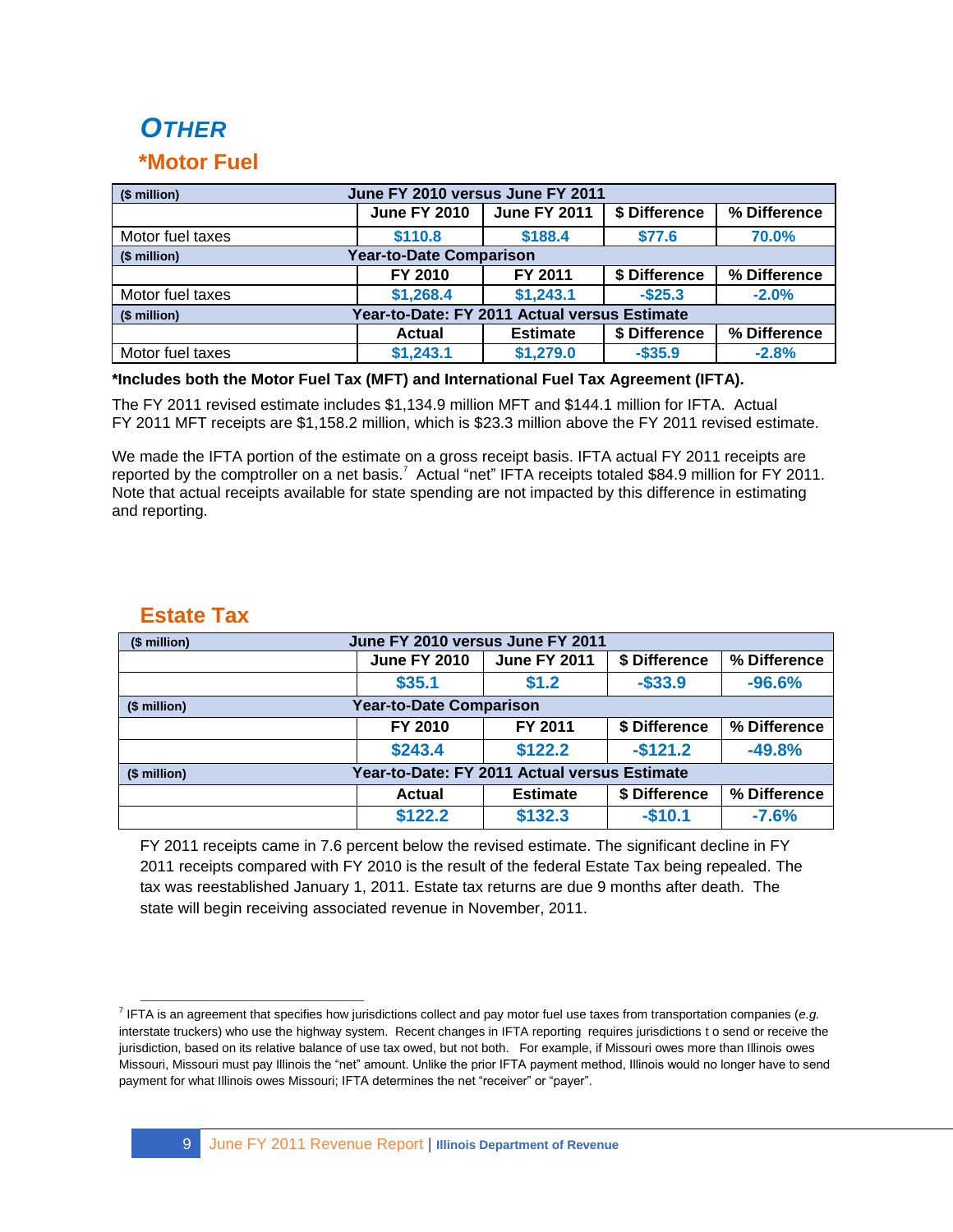## *OTHER (CONTINUED)*

## **Real Estate Transfer Tax**

| (\$ million) | June FY 2010 versus June FY 2011             |                 |               |              |  |  |  |  |  |
|--------------|----------------------------------------------|-----------------|---------------|--------------|--|--|--|--|--|
|              | <b>June FY 2010</b>                          | % Difference    |               |              |  |  |  |  |  |
|              | \$4.4                                        | \$4.1           | $-$0.3$       | $-6.8%$      |  |  |  |  |  |
| (\$ million) | <b>Year-to-Date Comparison</b>               |                 |               |              |  |  |  |  |  |
|              | FY 2010                                      | FY 2011         | \$ Difference | % Difference |  |  |  |  |  |
|              | \$40.3                                       | \$38.0          | $-$2.3$       | $-5.8%$      |  |  |  |  |  |
| (\$ million) | Year-to-Date: FY 2011 Actual versus Estimate |                 |               |              |  |  |  |  |  |
|              | <b>Actual</b>                                | <b>Estimate</b> | \$ Difference | % Difference |  |  |  |  |  |
|              | \$38.0                                       | \$35.0          | \$3.0         | 8.6%         |  |  |  |  |  |

FY 2011 receipts came in higher than the revised estimate by \$3.0 million.

| <b>Illinois Department of Revenue, Research Division</b>                    |                           |                                                                                                 |  |  |  |  |  |
|-----------------------------------------------------------------------------|---------------------------|-------------------------------------------------------------------------------------------------|--|--|--|--|--|
| <b>Director of Research: Natalie Davila</b><br>tax.illinois.gov/TaxResearch | <b>Research Analysts:</b> | <b>Andy Chupick</b><br><b>Phil Manheim</b><br>Tom Regan<br><b>Hector Vielma</b><br>Hans Zigmund |  |  |  |  |  |